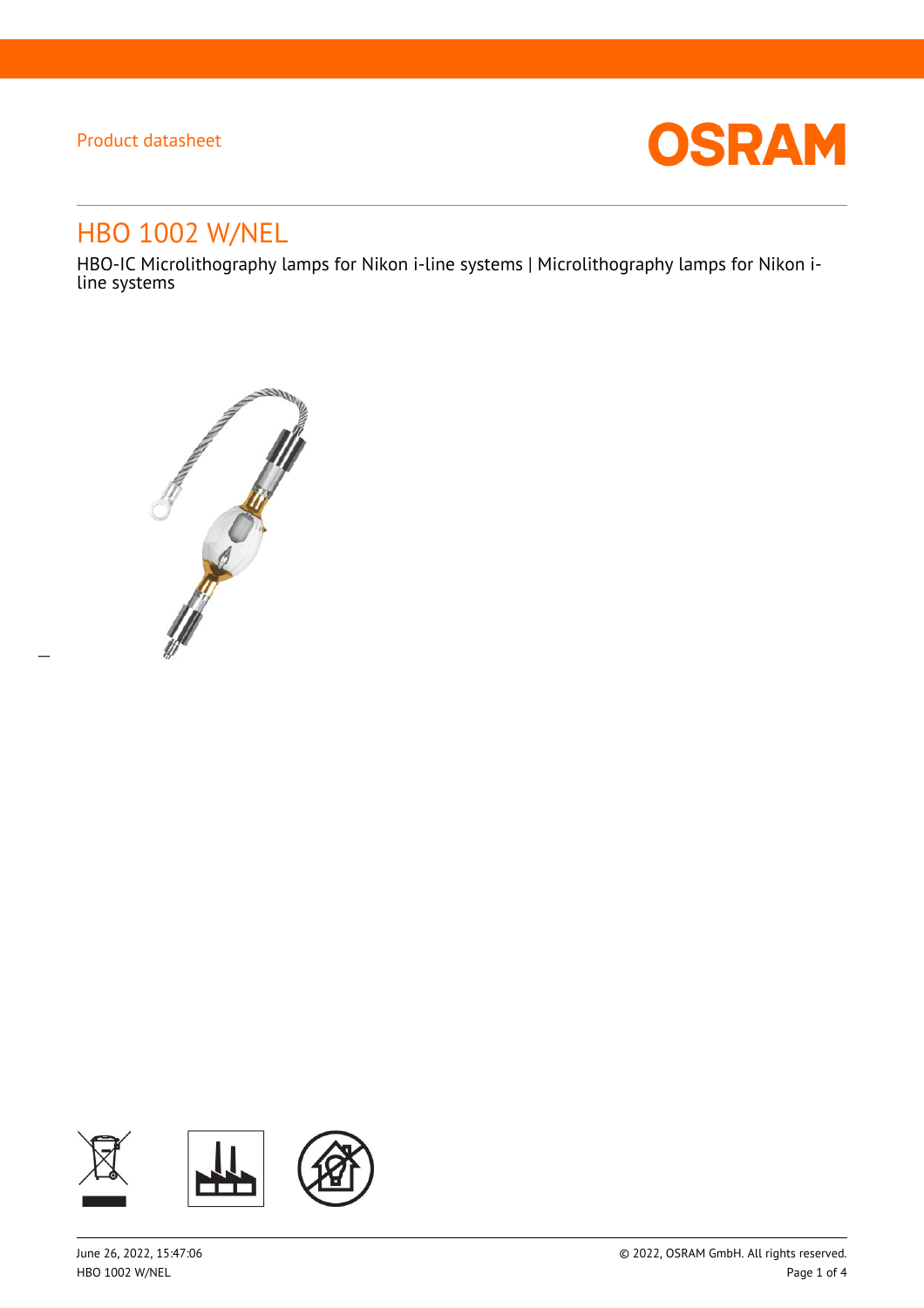### Technical data

### **Electrical data**

| Nominal voltage        | 47.0 V            |
|------------------------|-------------------|
| <b>Nominal current</b> | 16 A              |
| Type of current        | DC                |
| Rated wattage          | 750.00 W          |
| Nominal wattage        | 750.00  1000.00 W |

### **Dimensions & weight**



| <b>Diameter</b>           | 28.0 mm          |
|---------------------------|------------------|
| Length                    | 187.0 mm         |
| <b>Mounting length</b>    | 190.0 mm         |
| Light center length (LCL) | 78.5 mm $^{1}$   |
| Electrode gap cold        | $3.0 \text{ mm}$ |

1) Distance from end of base to tip of anode or cathode (cold)

### **Additional product data**

| Product remark | Lamp suitable for pulsed operation between    |  |
|----------------|-----------------------------------------------|--|
|                | 7001000 W/Maximum permissible power 750 W for |  |
|                | constant power operation                      |  |

#### **Capabilities**

| <b>Burning position</b> | Other $1$ ) |
|-------------------------|-------------|
|-------------------------|-------------|

1) Anode underneath

### **Environmental information**

### **Information according Art. 33 of EU Regulation (EC) 1907/2006 (REACh)**

**Date of Declaration**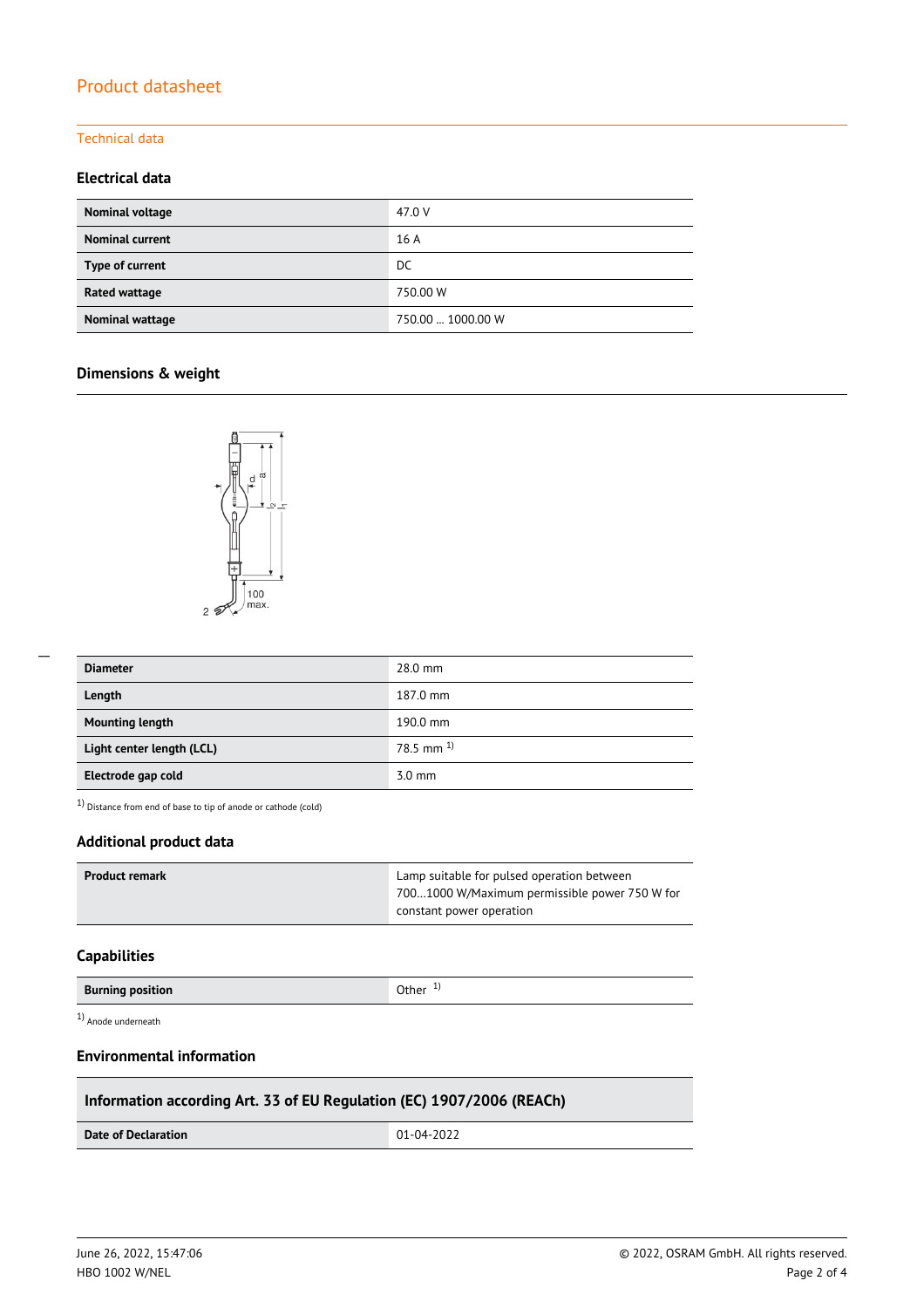| <b>Primary Article Identifier</b> | 4050300412610                                                                                         |  |  |
|-----------------------------------|-------------------------------------------------------------------------------------------------------|--|--|
| Candidate List Substance 1        | Lead                                                                                                  |  |  |
| CAS No. of substance 1            | 7439-92-1                                                                                             |  |  |
| <b>Safe Use Instruction</b>       | The identification of the Candidate List substance is<br>sufficient to allow safe use of the article. |  |  |
| Declaration No. in SCIP database  | 1F2E946D-9C55-4867-9F0D-F02313A6C9B4                                                                  |  |  |